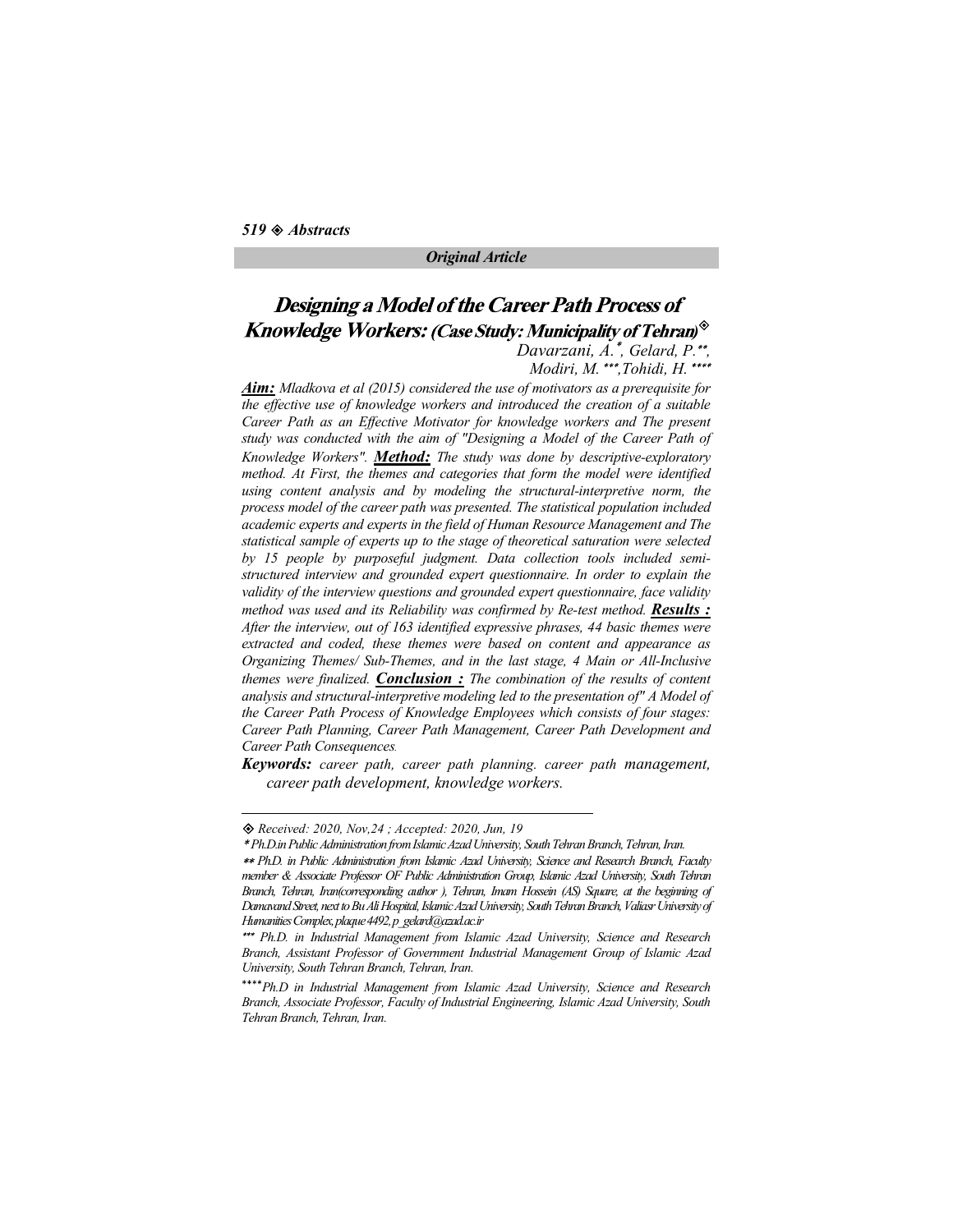### Original Article

## Designing a Model of the Career Path Process of  $\mathcal{V}^{\otimes}$

Bidaki, Z.\*, Dadjou, Y.\*\*,<br>Hajiha, A.\*\*\*, Alamolhoda, A.\*\*\*\*

Aim: The purpose of this research is to investigate and analyze the four characteristics of the authentic leadership in Quran based on the implications of the story of Moses.method: In this research, using library and software tools and software, with an analytical comparative method characteristic: four self-awareness, balanced processing, internal conscience and transparency of the relationship in the style of ' authentic leadership' and 'Imam Moses'(AS) Has been studied. Results: The findings indicated that the main hypothesis of research; The ability to suit and improve the style of Hazrat Moses against the axis of the analysis of the four characteristics for the present age. **conclusion:** The author of the survey conclude that the authentic leadership style in the leadership of Moses is based on the style of the authentic leadership from the perspective of Western thinkers, based on the principles and principles of multiplicity, in addition to comprehensiveness, it also has the ability to run and work.

Keywords: leadership, self-awareness, balanced processing, internal conscience, transparency of relationship.

Received: 2020, Nov,24 ; Accepted: 2020, Jun, 19

Ph.D. student of seminary, PayameNoorUniversity , PO BOX 19395-4697,Tehran, IRAN .

<sup>(</sup>Corresponding Author). Zahra.bidaki @ pnu.ac.ir

Associate Professor of Islamic teachings, PayameNoorUniversity, ghom, IRAN .

Assistant Professor of PayameNoorUniversity, Sary, IRAN .

<sup>\*\*\*\*</sup> Associate Professor of Islamic philosophy, PayameNoorUniversity, Tehran, IRAN.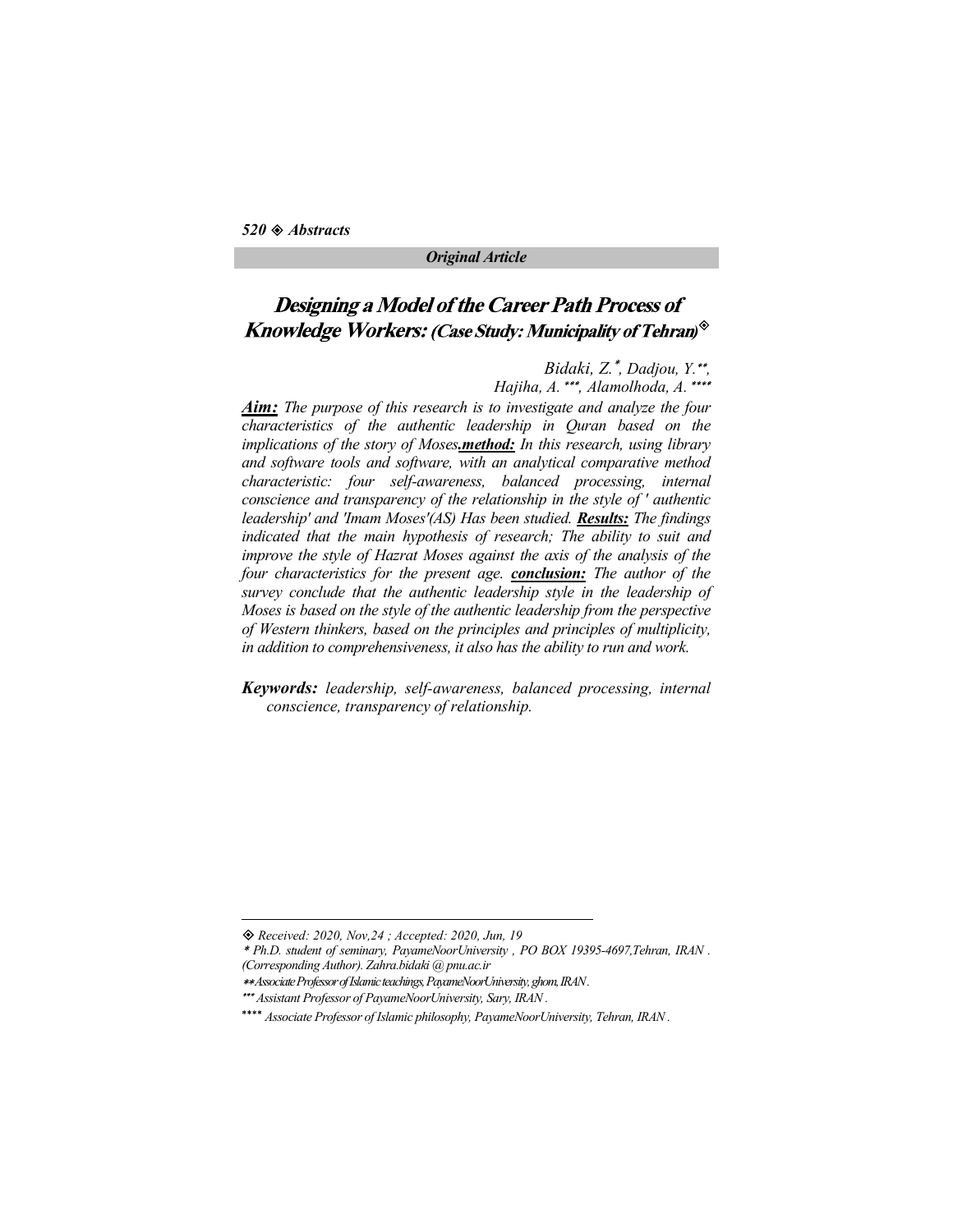### Designing a Model of Managerial Courage in Government Organizations

Hassanpour, A.\*, Abdollahi, B.\*\*,<br>Jafari Nia, S.\*\*\*, Sohrabi, F.\*\*\*\*

**Objectives:** In order to have an effective and efficient management system, powerful and brave managers must be trained. Due to their existential nature, government organizations need managers who, despite all internal and external barriers, have the ability to make the right decisions and implement them decisively. Managerial courage that stems from leadership styles is also known as an organizational virtue. This study was conducted to design a model of managerial courage in government organizations in Kurdistan province. Method: In the present development-applied research, which has been done in order to discover and understand managerial courage, the interview questions were extracted according to the opinions of academic experts and the study of research articles and literature. Research data were obtained through in-depth and semi-structured interviews and analyzed by coding method. The research population consisted of organizational experts in government organizations as well as academic experts in the field of human resources. Participants were interviewed with a combination of targeted methods and snowballs and in the thirteenth interview, theoretical saturation occurred. Results: The analysis of the research findings resulted in the creation  $\overline{of}$  145 codes, 9 concepts and 3 main categories. It showed that the components of managerial courage included moral courage and managerial authority and the factors affecting it were legal support and managerial skills. Consequences of managerial courage include increased productivity, job attachment, growth and employee empowerment. **Conclusion:** In the present study, the model of managerial courage in government organizations of Kurdistan province was identified according to its dimensions and components, influential factors and its consequences.

Keywords: managerial courage, leadership style, government organizations.

Received: 2021, Feb,18 ; Accepted: 2021, Jun, 27

Assistant Professor of Human Resources Management, kharazmi University, Tehran, Iran. (Corresponding Author).<br>\*\* Professor of Education Management, kharazmi University, Tehran Iran.

<sup>\*\*\*</sup> Assistant Professor of Human Resources Management, kharazmi University, Tehran., Iran.

<sup>\*\*\*\*</sup> Ph.D. student in Human Resources Management, Islamic Azad University, Sanandaj, Iran.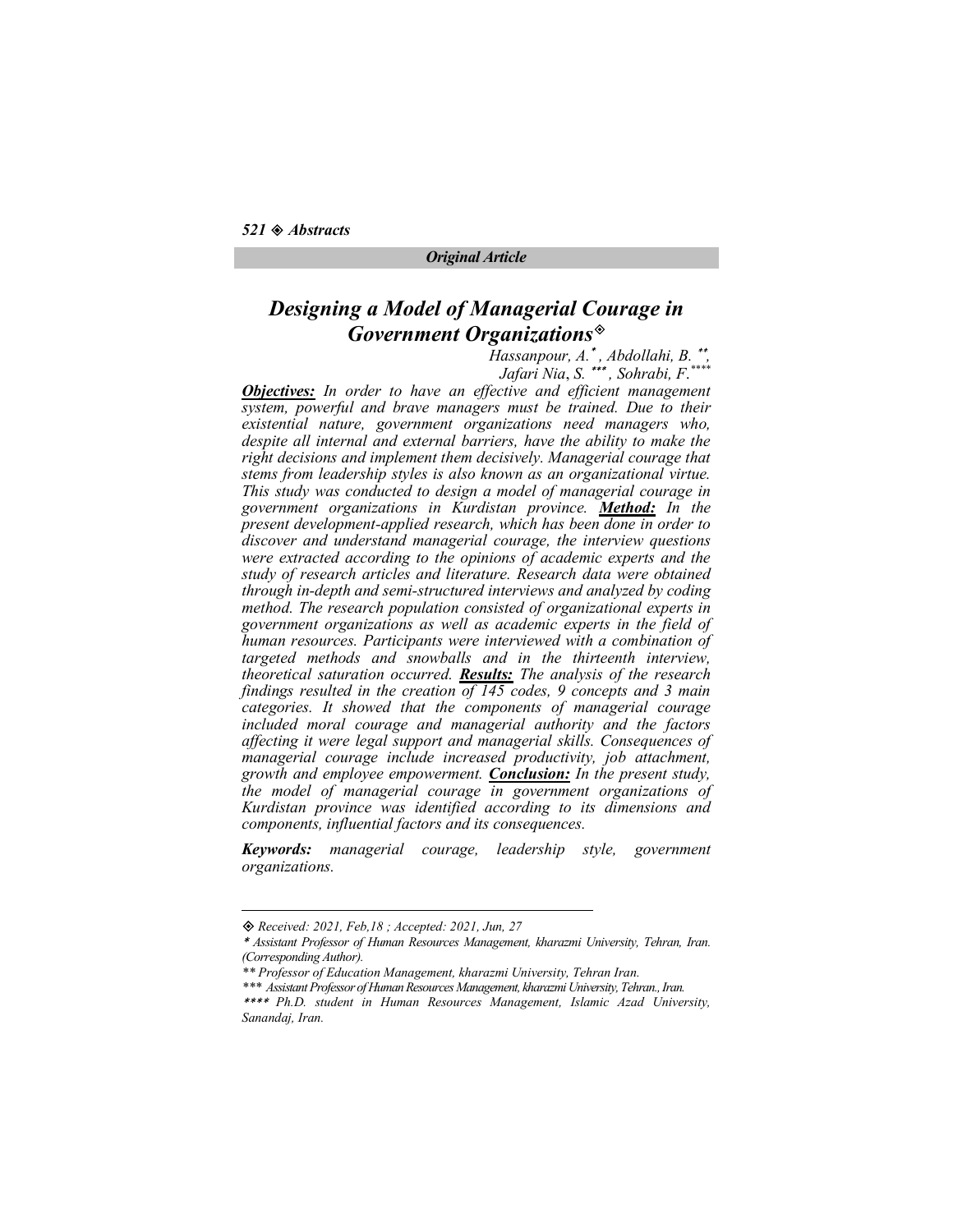# **Investigating the Career Fate of female Graduates of Sharif University of Technology** (Emphasizing the Multiple Roles of Women) $\mathcal$

Sayyah, M.\*, Shojaei, Sh.\*\*,<br>Momeni Azandariani, M. \*\*\*, Agha Dizaj, P.\*\*\*\*

**Objectives:** The purpose of this study is to investigate the job destiny of some women in the society of top talents and to present a picture of the current employment situation and atmosphere among elite women. Method: The present study is a follow-up research group which is a survey according to its focus on the current situation.The research tool was a researcher-made questionnaire and its statistical population was "girls admitted to Sharif University of Technology in 2004". Results: The results showed that slightly more than  $57\%$ of the women in this sample were employed. The main reasons for the lack of employment for the rest of this community; Marriage, the presence of children, and the incompatibility of jobs related to the field have been in line with the special circumstances of women. The relationship between the two variables "marriage" and "employment status" as well as the relationship between "suitable employment options for women" and "field of study" were significant. Conclusion: Existing job spaces are generally in conflict with multiple plans of women. The career prospects of many disciplines are unsuitable for women, and many girls, especially elite girls, due to lack of sufficient knowledge of the prospects of the disciplines, invest the best years of their lives in disciplines in which there is very little potential for good productivity for the individual and society. Therefore, in order to make the best use of the capital of the abilities of elite women in the family and society, it is necessary to include gender planning and gender management in the admission model of some academic disciplines.

Keywords: career destiny of elite women, female graduates, employment of graduates, gender-based planning.

Received: 2021, Jan,18 ; Accepted: 2021, Jun, 07.

Ph.D. in Theology, Associate Professor, Department of Islamic Studies, Sharif University of Technology.

<sup>\*\*(</sup>Master of Business Administration, Malek Ashtar University of

<sup>\*\*\*</sup> Ph.D. in Applied Mathematics, Khajeh Nasir Tusi University.<br>\*\*\*\* Ph.D. in Applied Mathematics, Khajeh Nasir Tusi University.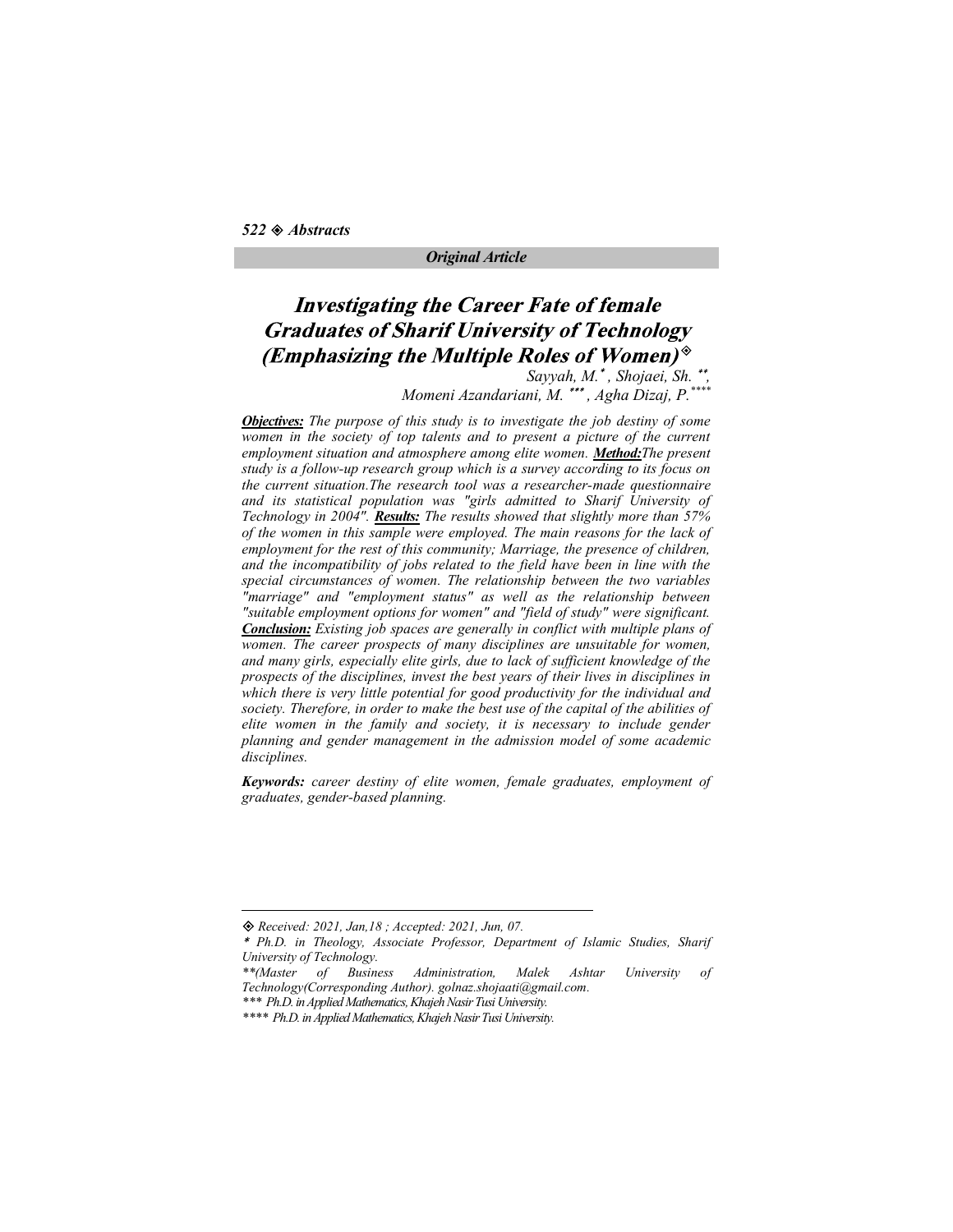# Food Management Behaviors and Food Patterns in Student in Residence in Dormitories of Shahid Bahonar University of Kerman<sup>®</sup>

Maghsoodi, S. Ghorbani, E.\*\*

**Objectives:** The health of people in a society depends more than anything on the food they consume. meanwhile, students, as the future generation, must be physically healthy. Therefore, their management and food pattern is of particular importance. The aim of the present study is the sociological investigation of food management and food pattern among dormitory students of Shahid Bahonar university of Kerman. Methods: This study is based on a quantitative approach and using stratified random sampling method and it was conducted among 200 girls and boys dormitory student of university of Kerman. Using test hypotheses Pearson, T-test and Regression.Results: The result showed that 33% of students had unhealthy food management behaviors and 34% of them had unhealthy eating patterns. In addition, they were unaware of the process of food management, such as cooling food stuff. The results of hypothesis testing also showed that there is a direct and positive relationship between dietary pattern and food management in students. There is also a relationship between gender and educational level with food management behaviors. **Conclusion:** So women and those with higher levels of education have better food management skills.

Keywords: food management behavior, students food pattern, dormitory, shahid bahonar university of kerman.

Received: 2021, Jan,19 ; Accepted: 2021, Jun, 27.

Ph.D. Sociology of Social Groups, Associate Professor, Department of Social Science, Faculty of Literature and Humanities, Shahid Bahonar University of Kerman, Kerman, Iran (corresponding author)Email: smaghsoodi@uk.ac.ir Tell: 03431322391 \*\* MSc, women Studies, Department of Social Sciences, Faculty of Literature and Humanities, Shahid Bahonar University of Kerman, Kerman, Iran.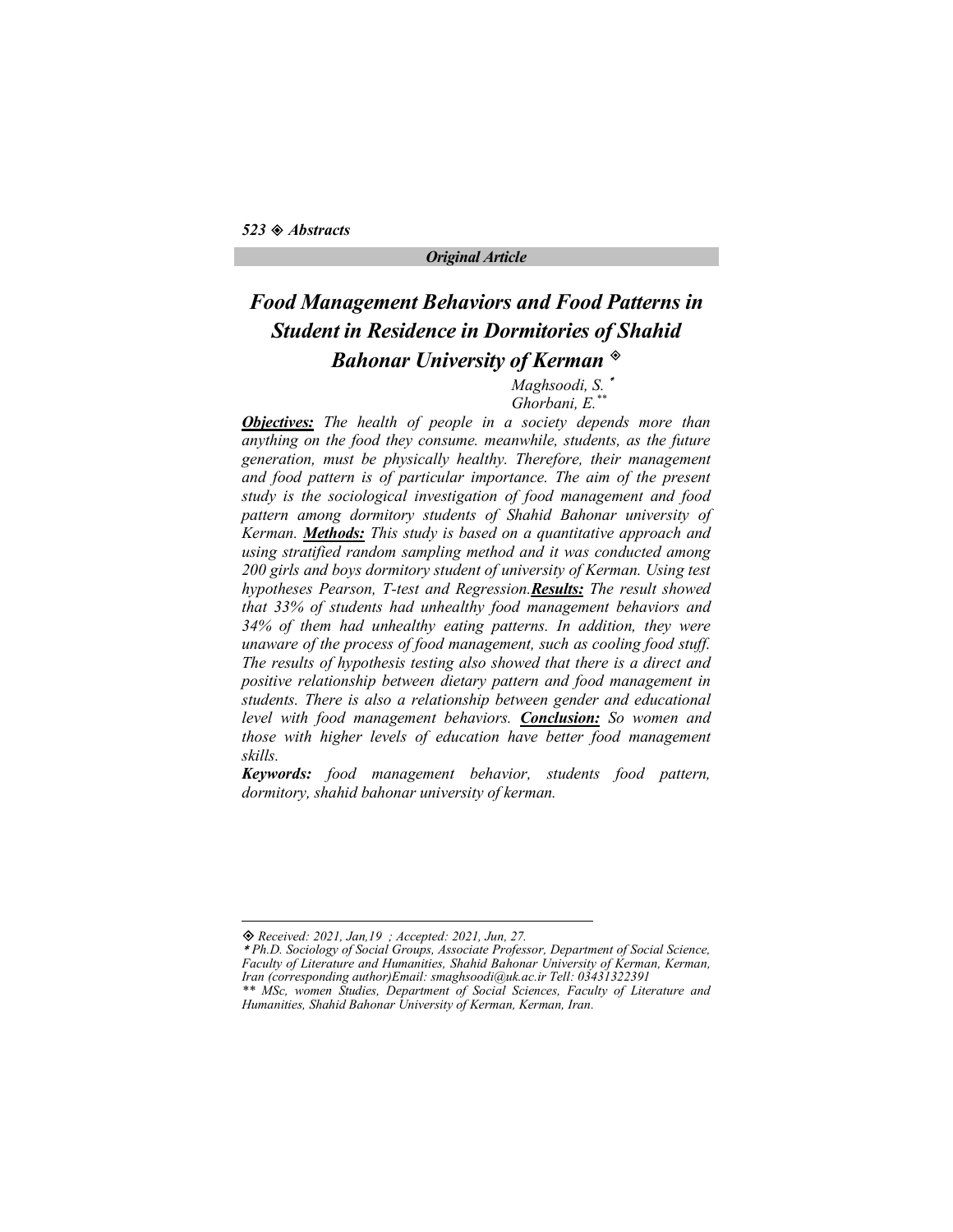$524 \otimes$  Abstracts

### Original Article

### **The Effect of Zurkhaneh Sport in Institutionalization Iranian-Islamic lifestyle** (Case study: Male students of Isfahan University) $^{\diamondsuit}$

Saberi, A. \*, Goodarzi, S. \*\*

**Objectives:** The purpose of this study was to investigate the role of zurkhaneh sport in institutionalization Iranian-Islamic lifestyle. Method: The research method was semi-experimental (pre-test and post-test design with control group). Participants were selected by cluster sampling and randomly assigned into two experimental and control groups. The experimental group was trained for 10 sessions of zurkhaneh sport and the control group was taught the sport of handball. Measurement tool was the Iranian-Islamic lifestyle questionnaire of Kaveyani (1390). Validity of the questionnaire was confirmed and its reliability was 0.87 through Cronbach's alpha. Kolmogorov Smirnov test, Loon test and independent and dependent t test were used to analyze the data. Results: There was no significant difference between the groups in the pre-test in terms of Iranian-Islamic lifestyle. However, in the post test, the experimental group had significantly better scores in Iranian-Islamic lifestyle. Conclusion: Exercise has a high potential for socialization. The beliefs and attitudes of zurkhaneh sport, which are in line with the Iranian Islamic style of life, are presented in the form of poetry and music, will have a double impact on students and lead to the socialization of Iranian Islamic life style among them.

Key words: cultural invasion, iranian-islamic lifestyle, zurkhaneh sport.

\*\* (Corresponding author): Ph.D. in Management and Assistant Professor at Management

Received: 2021, Feb,15 ; Accepted: 2021, May, 30

Ph.D. Student in Management; Saveh Azad University

<sup>\*\*\*</sup> Ph.D. in Management and Assistant Professor at Management Group; Saveh Azad University<br>\*\*\*\* Ph.D. in Industrial Management and Assistant Prof. at Management Group; Saveh Azad University.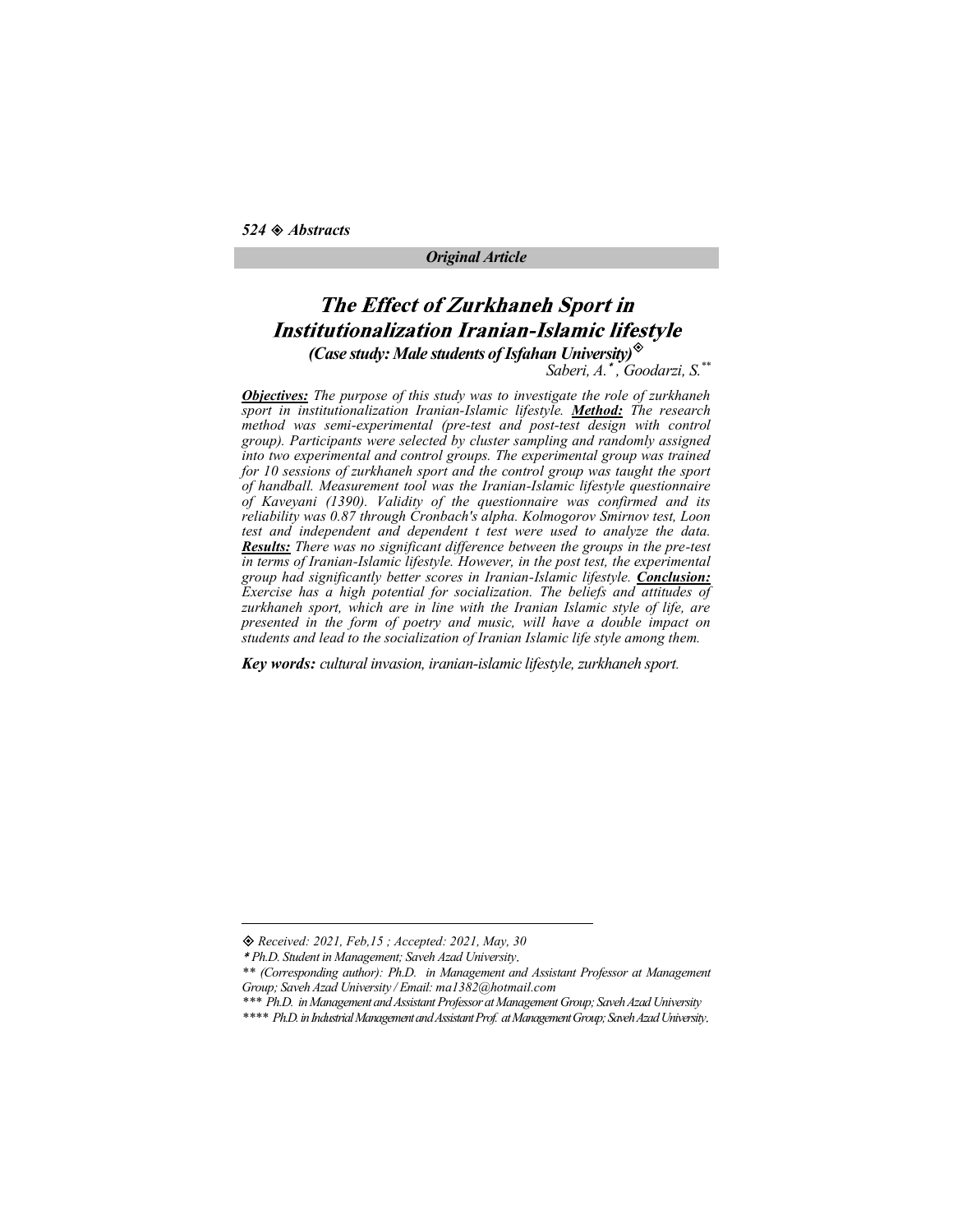### Original Article

# Analysis of Changes in Research Performance of Faculty Members in Career Path Using Longitudinal Research

Hosseini, Z.\*, Kazemi, M.\*\*  $Fakoor, V.**, Poova, A.R.$ 

Objectives: The interactive relation between scientific rank and research performance of faculty members has been the subject of both theoretical controversy and conflict in the results of applied research. Using longitudinal research design can resolve some of these conflicts by clarifying the causal relationship between variables. Method: Unlike the general approach in studies in this field, which focuses on crosssectional research projects; in this study has been introduced a longitudinal research design and by repeatedly measuring the research performance of a fixed sample of 103 faculty members, has been evaluated the effect of rank promotion on their research performance during their career path. Results: The analysis variance test in dependent groups confirmed the change of research performance in line with rank promotion. Conclusion: The results show that academics have the highest research publication growth in associate professor rank and this growth decreases in the rank of professorship.

Key words: research performance, faculty members, scientific rank, longitudinal research.

Received: 2020, Dec ,27 ; Accepted: 2021, May, 22

Ph.D. student in Operations Research Management; Department of Industrial Management, Ferdowsi University. Mashhad, Iran.

<sup>\*\*</sup> Ph.D. in Systems Management and Productivity; Professor, Department of Industrial Management, Ferdowsi University. Mashhad, Iran (Corresponding Author). Address: Mashhad; Azadi Square, Ferdowsi University Campus. Fax: 05138811243 / Email: <u>kazemi@um.ac.ir</u>.<br>\*\*\* Ph.D. in Statistics; Associate Professor, Department of Statistics, Ferdowsi

University. Mashhad, Iran

<sup>\*\*\*\*</sup> Ph.D. in Management, Production and Operations; Professor, Department of Industrial Management, Ferdowsi University. Mashhad, Iran.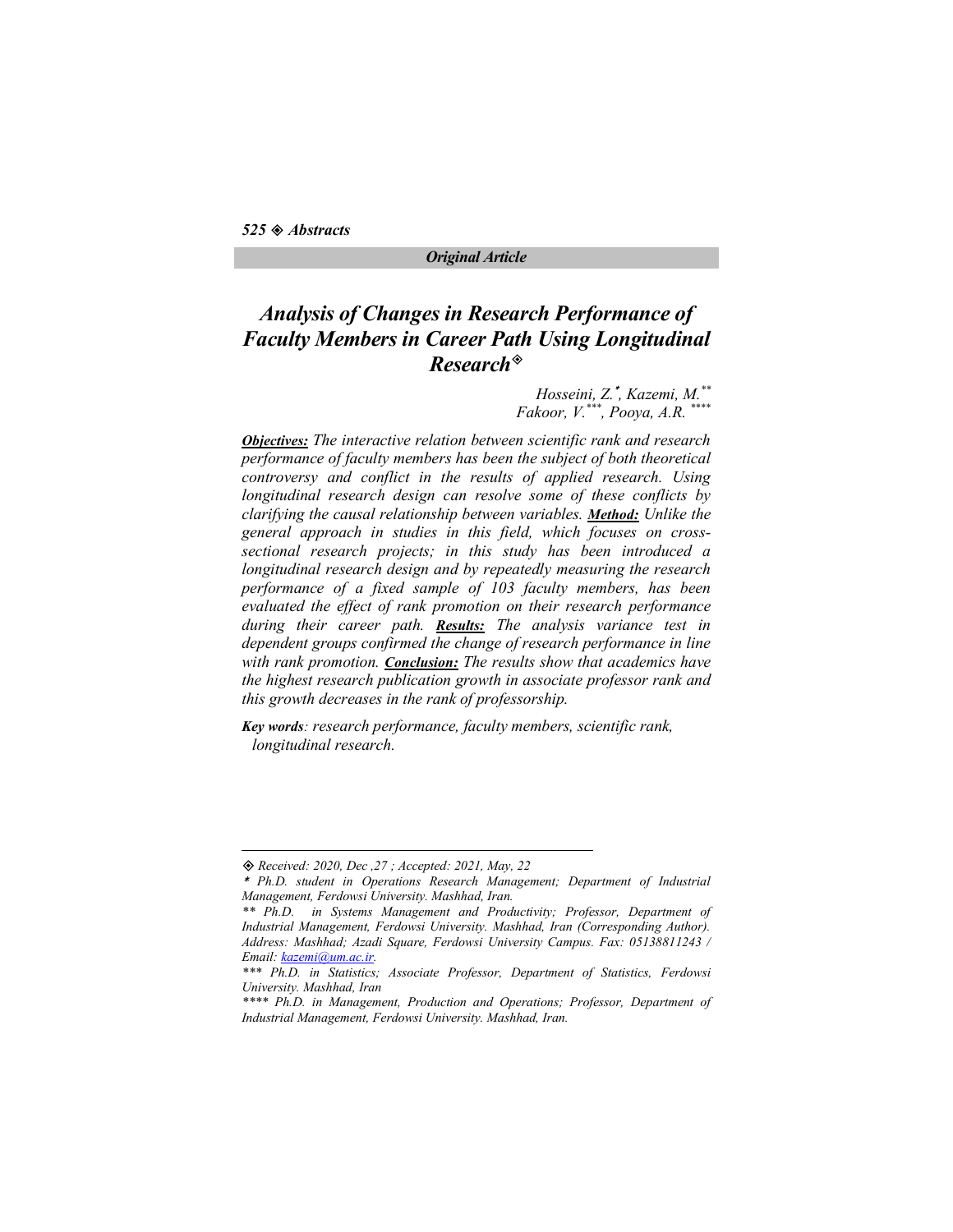### Original Article

# **Identify and Rank the Challenges of Evaluating the** Productivity of Knowledge Workers by Using the Fuzzy **Delphi Method and Fuzzy Analytical Hierarchy Process Method**

(Case Study: Knowledge-Based Companies) $\textcircled{}$ 

Mohammad Rezaee, M.  $*$ , Sarlak, M., A. $*$ Faghihi, A. \*\*\*

**Objectives:** This Research aims to identify the challenges in evaluating the productivity of knowledge workers and rank according to importance to inform managers about the challenges and contribute to improving the productivity.**Method:** In order to identify the challenges of evaluating the productivity of knowledge workers, the fuzzy Delphi method has been used to consensus of experts in knowledge-based companies and to rank the challenges, the fuzzy analytical hierarchy process method has been used. Results: Twentyfive challenges were identified and ranked using the opinion of experts. Conclusion: The results show that the component of "lack of standard and repetitive actions and activities in the work of knowledge workers" is the most important challenge for managers to evaluate the productivity of knowledge workers.

Key words: productivity evaluation challenge, knowledge worker productivity, fuzzy delphi method, fuzzy analytical hierarchy process method

Received: 2021, Jan,14 ; Accepted: 2021, Apr, 28

Ph.D. Student in Human Resource Management, Department of Public Management, Faculty of Management and Economics, Science and Research Branch, Islamic Azad University, Tehran, Iran.

<sup>\*\*</sup> Professor Department Management, Payam-e-Noor University, Tehran, Iran, Iran (Corresponding Author) / Address: Tehran; Army Boulevard, Niroo Zamini St., Payame

<sup>\*\*\*</sup> Professor, Department of Public Administration, Allameh Tabatabai University, Tehran, Iran.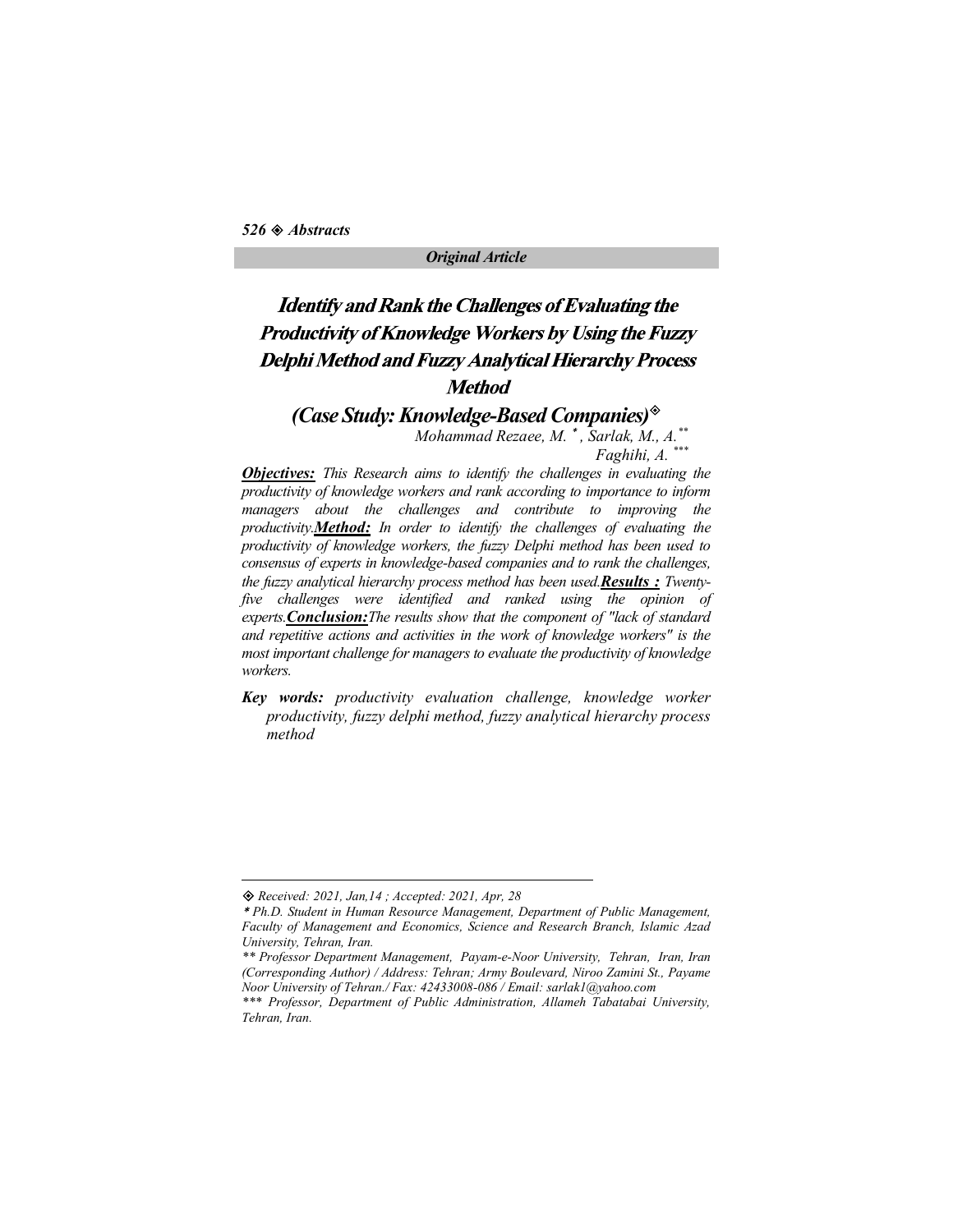$527$   $\otimes$  Abstracts

### Original Article

# Identifying Strategic Issues in the Governance of the Science Institution of the Islamic Republic of Iran<sup>®</sup>

Najafi,  $\overline{H}$ . \*, Dehghanian,  $H$ . \*\*

**Objective:** One of the most important issues of the Institute of Science as the most important drivers of development and progress of the country is to understand the mechanisms and requirements of governing the Institute of Science in accordance with regional requirements. In this regard, recognizing the main issues of this institution with a strategic approach and emphasizing the prospects and macro policies of the country, leads to removing obstacles and designing desirable mechanisms in this field.  $Aim:$  The main purpose of this research is strategic problematics in governing the institution of science with emphasis on regional requirements of Iran and the question of this research can be posed as "What are the most important strategic issues in governing the institution of science with emphasis on regional requirements of Iran?". Method: The research method was based on documentary study and documentary analysis. **Results :** The system of science institution issues has been extracted from the upstream documents and policies of the Islamic Republic in the field of science and technology such as general policies of the system in the field of science and technology, comprehensive scientific map of the country, Islamicization of universities, Sixth Development Plan, strategic document of elites . Conclusion: In the results section, the most important strategic issues based on these policies in the 4 axes of governance of science institution in interaction with economy and industry, governance of science institution in interaction with scientific and academic environments, governance of science institution in interaction with government and governance The institution of science has been extracted in interaction with culture, society and the media.

Key words: governance, public policy, science and technology policy, national innovation system.

Received: 2021, Jan,21 ; Accepted: 2021 , Jun, 10

Master of Public Administration, majoring in Public Policy, Faculty of Management, University of Tehran (Corresponding Author). Fax: 02166758103 / Email: Heidar.najafi@ut.ac.ir<br>\*\* Ph.D. in Cultural Sociology and Head of Research Department, Islamic University,

Seminary and University Research Institute.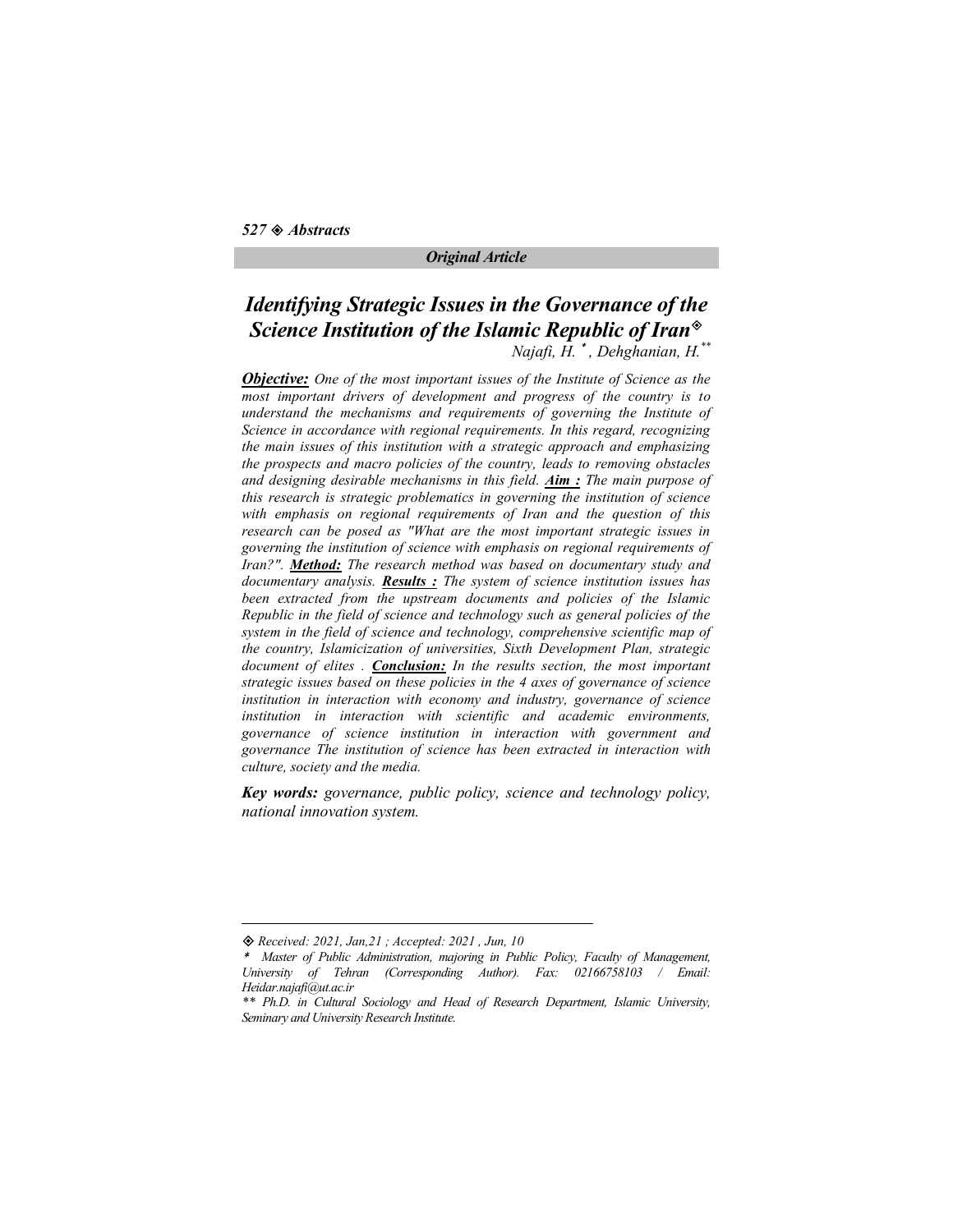#### Original Article

# **The Presentation of a Framework for Reconstructing Ethical Values in the Workplace** Based on the Teachings of Nahj Al-Balagha®

### Fallah, M., R.

### Rafat, M. \*\*

**Objectives:** The reconstruction of ethical values has a very significant role in the efficiency of human resource management today. The present study is accordingly trying to present a framework for reconstructing ethical values in the workplace based on the spiritual teachings of Nahj al-Balagha. Method: The present study has a qualitative method. In terms of purpose, it is developmental, and it is a descriptive-analytical method in terms of nature. According to an in-depth analysis of the behavioral biography of Imam Ali (AS) and based on a comprehensive study of Nahj al-Balagha and narrative books that have explained the history of Imam's government and using Brown and Clarke (2006) six-step thematic analysis, the issues of the research have been extracted. **Results**: According to the thematic analysis, 158 concepts were labeled in the form of 26 codes as basic themes, four codes as organizing themes, and finally, two codes as comprehensive ones. The opinions of experts who have researched and written some papers in the fields related to Nahj al-Balagha and Islamic management were used to assess the validity of the findings, and the reliability of the research findings has been confirmed by the inter-coder agreement method. Conclusion: The results indicate that it is needed to focus on redefining and perceived ethical co-creation and value-generating ethical measures to reconstruct moral values in the workplace. Co-creation of perceived ethical values is conducted through multiple capacity building and innate legitimacy, and value-generating moral measures are ethical tools and actions that re-create moral values in the workplace.

Key words: perceived ethical co-creation, multiple capacity building, instinctual legitimation, value-generating ethical measures, normative and cognitive measures.

Received: 2021, Jan,14 ; Accepted: 2021, Apr, 28

Assistant Professor, Department of Business Management, Hazrat-e Masoumeh University (Corresponding Author). Tel: 09122523961 / Mfallah@hmu.ac.ir

<sup>\*\*</sup> Assistant Professor, Department of Quran Science and Hadith, Hazrat-e Masoumeh University. Qom, Iran.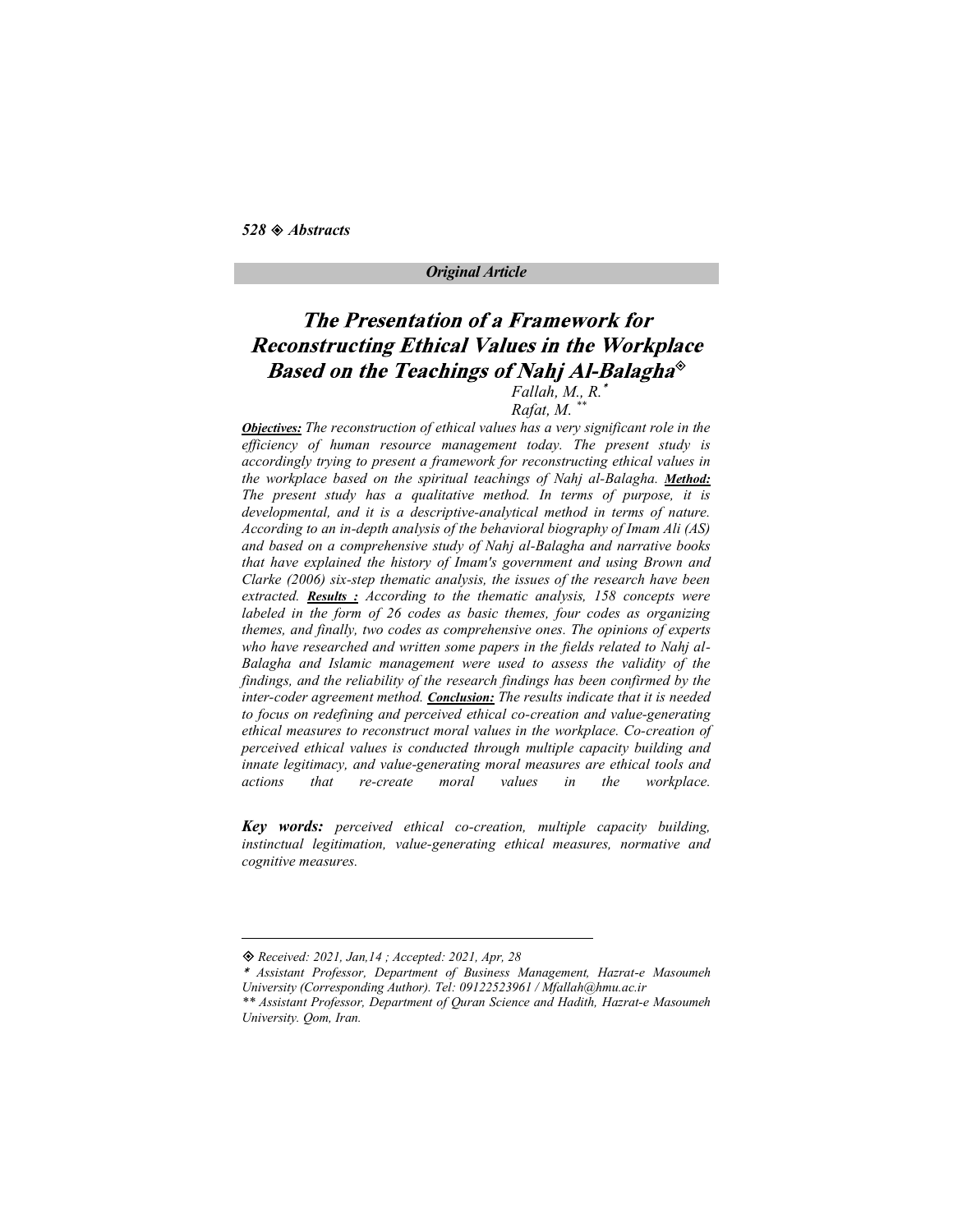# Identifying Factors Affecting the Islamization of Universities from the Perspective of Students (Case Study: Azad University, North Branch of Tehran)<sup>®</sup>

### Razavi Saeedi, S, R.

**Objectives:** The purpose of this study is to identify the factors affecting the Islamization of universities from the perspective of students, which is practical research. Method: In this research, the mixed method was used. In the first stage, in addition to 19 students who were purposefully selected, semi-structured interviews were conducted to achieve theoretical saturation, and the initial model of factors affecting the Islamization of universities was obtained by content analysis. Results: Based on the indicators extracted from the previous stage, a questionnaire was designed and distributed among 5 Basij students who were selected by the snowball method. By performing two Delphi steps, the modified model was obtained. In the third stage, to validate the model, structural equations and LISREL software were used and a questionnaire was developed and distributed among 390 students of the northern branch of Tehran Azad University. **Conclusion:** The final model with 22 indicators in 5 components (teacher-centered factors, student-centered factors, Cultural factors, structural factors, and educational factors) was obtained.

Key words: islamic university; indicators of islamic university; islamic azad university.

Received: 2021, Jan,21 ; Accepted: 2021, Jun, 10

Ph.D. in Public Administration, University Lecturer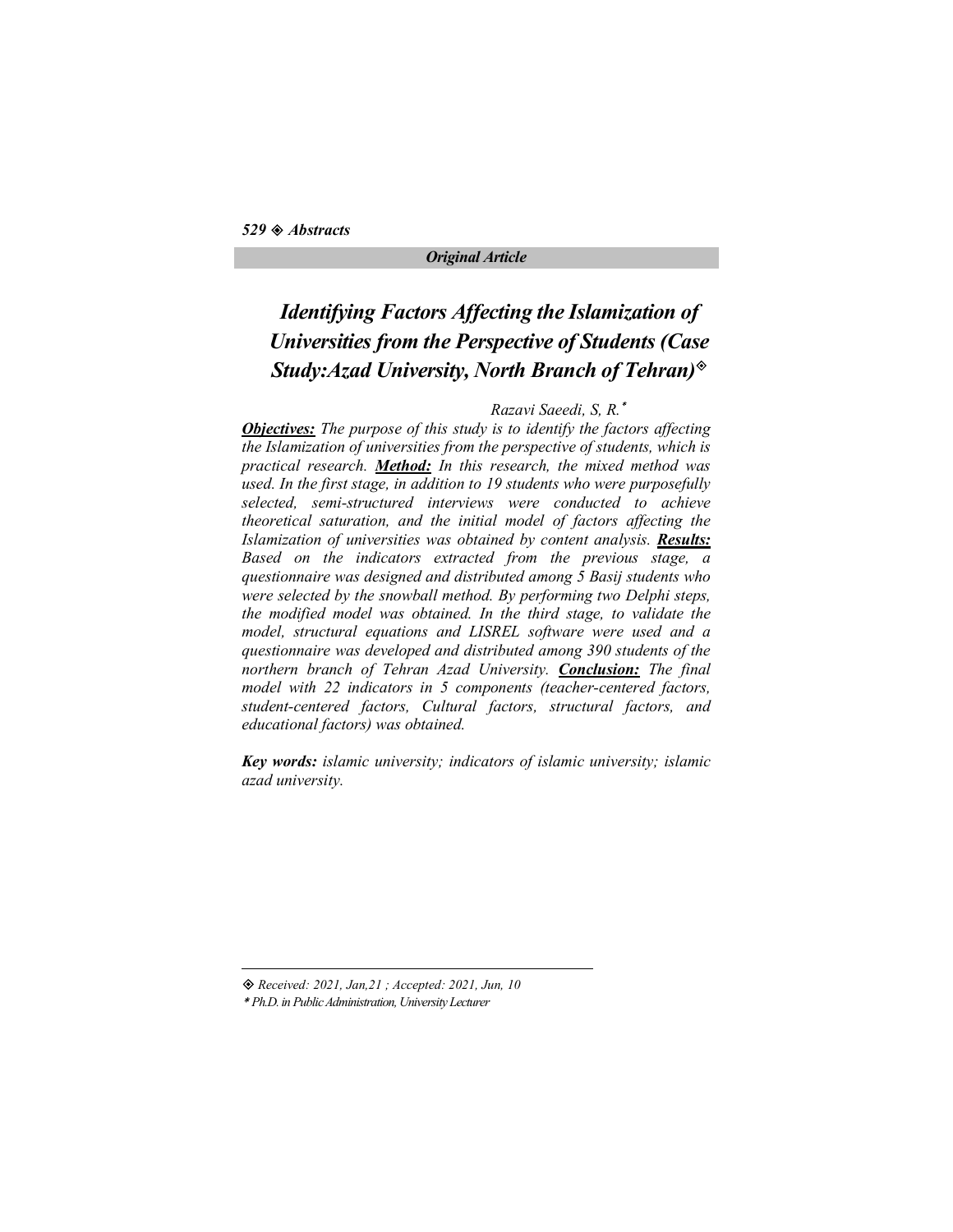# **Competency Model of the Faculty Members in** University at the Level of the Islamic Revolution®

 $Rez$ ayat, Gh., R.  $^*$ , Gholizadeh, I. $^*$ 

**Objectives:** The purpose of this study is to design a competency model for faculty members in university at the level of the Islamic Revolution. **Method:** The mixed research method consists of two stages: qualitative and quantitative. The statistical population of the research in the qualitative stage included scientific experts and faculty members and in the quantitative stage were the faculty members of universities located in Tehran. The sample size was 13 in the qualitative stage and 300 in the quantitative stage. The interview was used to collect research data in the qualitative stage and a researcher-made questionnaire was used in the quantitative stage. Content analysis method was used for qualitative data analysis and exploratory and confirmatory factor analysis was used for quantitative data analysis. Results: The findings show that all sub-components were approved for the faculty competency model. Also, the final research model was classified into eight dimensions and 56 components. **Conclusion:** Considering that the purpose of this study was to design a competency model for faculty members in university at the level of the Islamic revolution, it was tried to calculate the competencies that, in accordance with the principles and the religious and revolutionary culture prevailing in the society, provide the possibility of realizing an Islamic university at the level of the Islamic Revolution.

Key words: competency model, faculty members, university at the level of the islamic revolution.

Received: 2021, Mar,09 ; Accepted: 2021, Jull, 03.

Ph.D. in Educational Management, Associate Professor, Department of Educational Sciences, Faculty of Social and Cultural Sciences, Imam Hossein University. Tehran, Iran (Responsible author). Address: Tehran - Shahid Babaei Highway - After Lashgarak Bridge - Central Location - Imam Hossein University (PBUH), Fax: 02174188618 / Email: gh\_rezayat@yahoo.com

<sup>\*\*</sup> Master of Educational Management, Faculty of Educational Sciences and Psychology, Shahid Beheshti University. Tehran Iran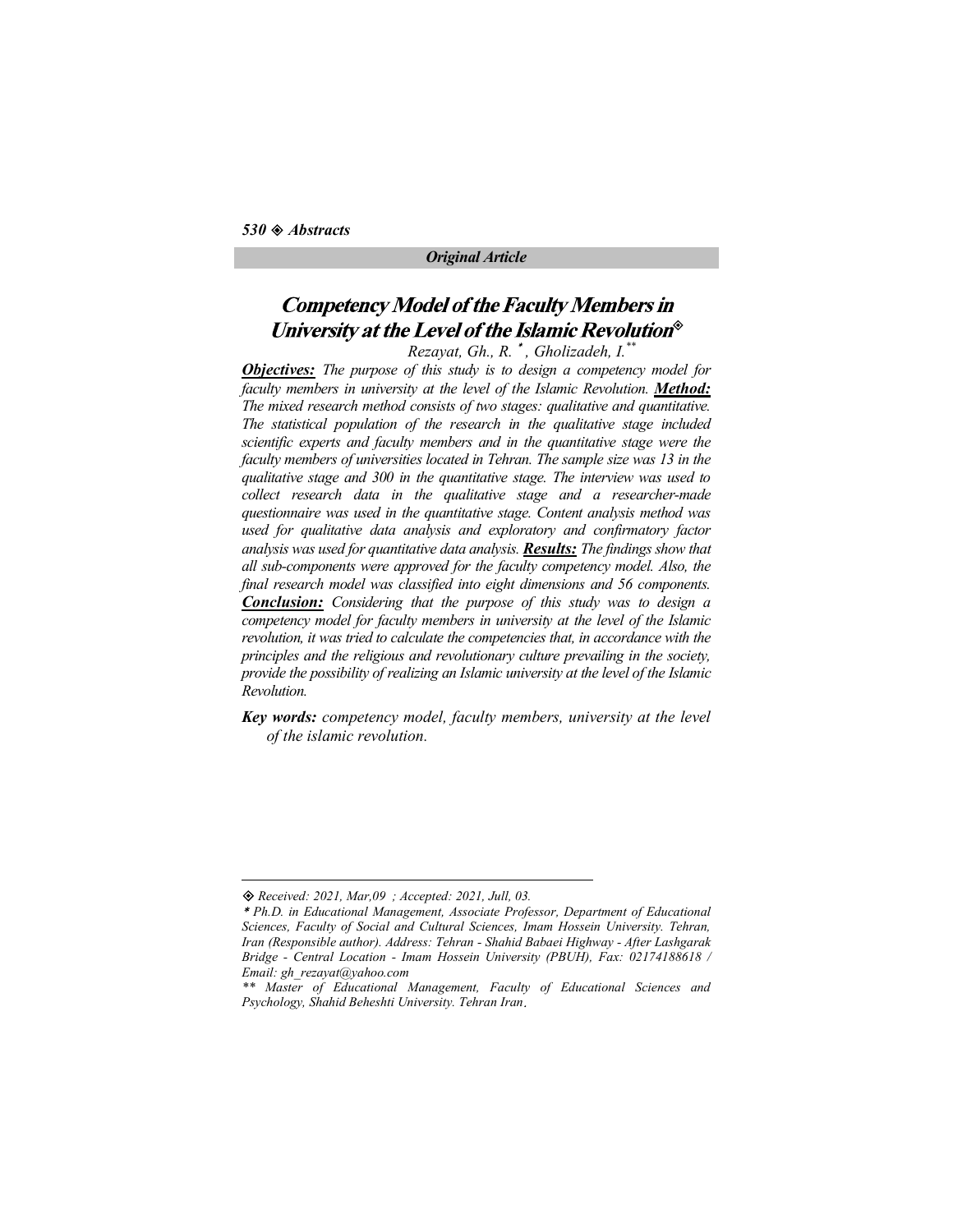# University Style in the Expression and Biography of Ayatollah Mahdavi Kani; Towards a Research Agenda®

Javadi, M.  $^*$ , Abiri, R. $^*$ 

**Objectives:** The evolution of society depends on the evolution of insights and tendencies, in other words, the evolution of the university. The biography of some social reform activists, such as Ayatollah Mahdavi, about the construction of the university and the evolution of previous stereotypes also confirms this claim. The founding of Imam Sadegh (as) University by Ayatollah Mahdavi shows that the evolution of the social sciences and consequently the social transformation can not be reduced to a mere theoretical and epistemological debate, but for its operational guidance, we need to build non-epistemic factors such as university and styles that Its rulers took steps to lead this transformation. According to many domestic and foreign experts, one of the key elements in founding and maintaining a university is the style of governing and, and in simpler terms, how it is organized. Despite what is happening in the world, attention to this issue is less seen in Iranian-Islamic literature. While interrogating the patterns formed in the lap of the Islamic Revolution, we can have a good share of help for this issue. Therefore, the purpose of this study is to study the construction and management of Ayatollah Mahdavi at Imam Sadegh University. Method: In this research, after an extensive and analytical review of the background of modern university and the evolution of its leadership models, a conceptual framework is presented. According to this framework, data from the remaining works of Ayatollah Mahdavi were collected and analyzed by content analysis method, and based on them, his ideas and principles of university administration were extracted. Results  $\therefore$  The principles of Ayatollah Mahdavi's university administration are: a style based on humanization, applying the traditions of the seminary in the university with emphasis on Islamic teachings, interactive independence in relation to the Ministry of Science and financial independence. Conclusion: Finally, it can be said that the cornerstone for a new research platform or research agenda on the academic leadership style of Ayatollah Mahdavi, has been presented.

Key words: University, University Governance, Ayatollah Mahdavi Kani, Idea of Islamic Revolution University.

Received: 2020, Dec,29 ; Accepted: 2021, Jun, 03

Ph.D. student in Islamic education and public administration and researcher at the Development Center of Imam Sadegh University (responsible author). Address: Tehran; Shahid Chamran Highway, Management Bridge, Above Imam Sadegh University, Imam Sadegh University Growth Center, No. 10. Phone: 09371043376, Fax: 02188561587 / Email: mo.javadi@isu.ac.ir.

<sup>\*\*</sup> Master student of Islamic education and public administration and researcher of Imam Sadegh University Development Center.